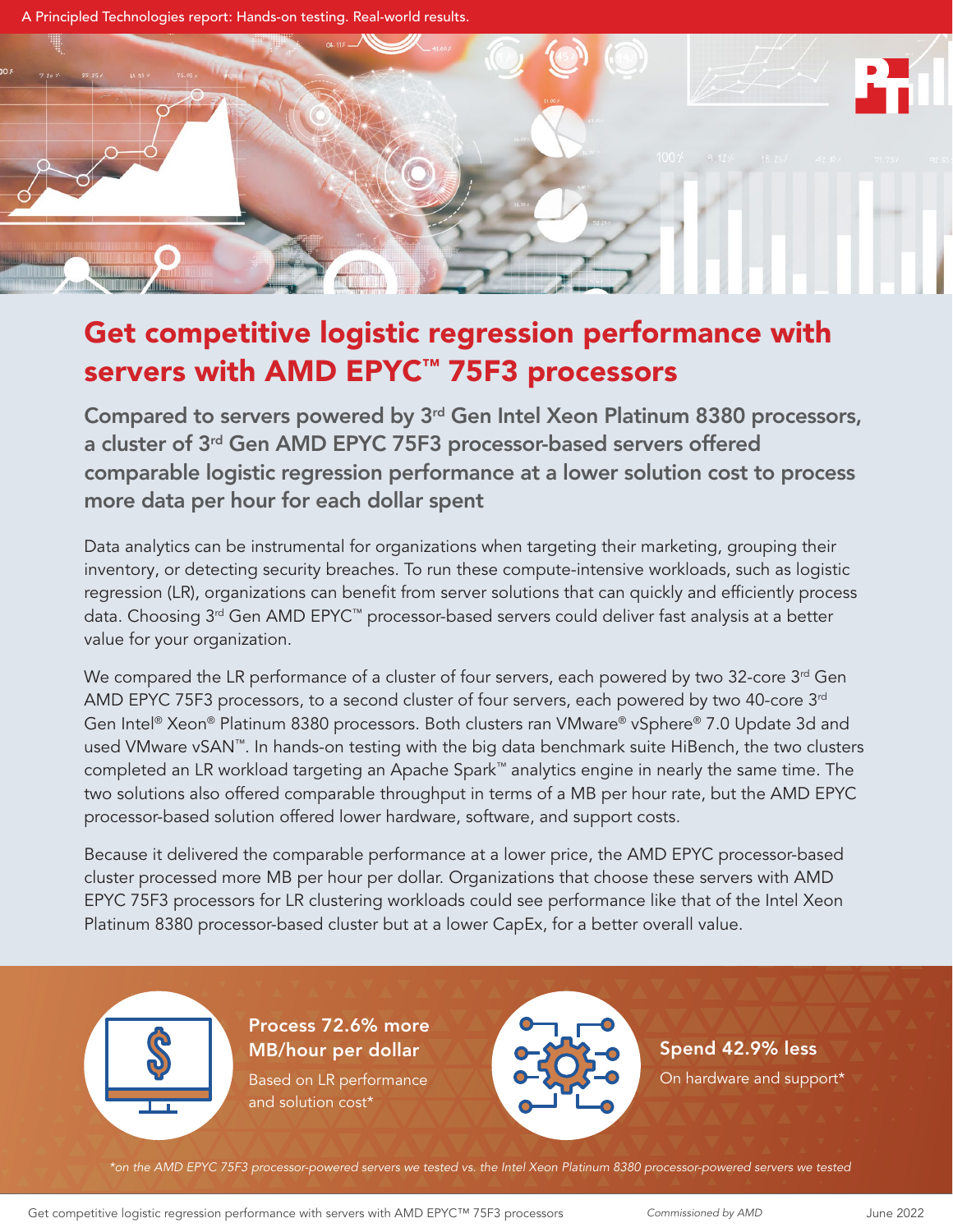## How we approached testing

We compared the following four-node VMware vSAN clusters:

**NAVAVAVAVAVAVA** 

**TAXAYAYAYAYAYAYAYAYAYAYAY** 

<u>SAYAYAYAYAYAYAYAYAYAYAYAYAYAYAYAY</u>

▁▝▁▝▁▘▞▚▝▗▝▗▝▗▝▗▝▗▝▗▝▗▝▗▝▗▝▗▝▞▚<del>▝</del>▗

きょぎょぎょ

- Supermicro® AS-1124US-TNRP servers powered by dual AMD EPYC 75F3 processors
	- For one server, the total cost of hardware plus three years of support and labor and a one-year warranty was \$21,305.90—a total of \$85,223.60 for a four-node cluster<sup>[1](#page-5-0)</sup>
- Supermicro SYS-620U-TNR servers powered by dual Intel Xeon Platinum 8380 processors

 $\mathbf{Y} \in \mathcal{X} \times \mathcal{X} \times \mathcal{X}$ 

• For one server, the total cost of hardware plus three years of labor and support and a one-year warranty was \$30,338.40—a total of  $$121,353.60$  for a four-node cluster<sup>2</sup>

Other than the processors, we configured the server clusters identically. Each of the servers in both clusters had one 240GB 6Gbps SATA SSD to use for the hypervisor and four PCIe 4.0 NVMe SSDs for the vSAN storage. We also equipped each server with 1,024 GB of PC4-3200 RAM across 16 memory modules.

During testing, we first ran an LR clustering workload using HiBench, targeting a Spark database on each server under test. We recorded the total time each configuration took to complete the workload, as reported by Spark. We then divided the dataset size (52 GB) by that time to calculate the throughput of megabytes per second (MB/s) that each solution processed. Using the MB per second throughput rates, we calculated the average throughput in MB per hour (MB/hr) for simpler reporting. For more details about our configurations, testing methodology, and CPU utilization, see the [science behind the report.](https://facts.pt/QH4ttw4)

### About AMD EPYC 75F3 processors

Part of the third-generation of EPYC 7003 Series Processors, the EPYC 75F3 has 32 cores and 64 threads of computing power. According to AMD, the processor features PCI Express® 4.0 I/O connectivity and supports up to eight DDR4 memory channels per socket.<sup>3</sup> The third generation of AMD EPYC processors can also offer AMD Infinity Guard security features, such as Secure Encrypted Virtualization (SEV), Secure Nested Paging (SEV-SNP), Secure Memory Encryption (SME), and more.<sup>4</sup>

 $\Delta$ 

To learn more about the EPYC 75F3 processor, visit <https://www.amd.com/en/products/cpu/amd-epyc-75f3>.

AVAVAVAVAVAVAVAVAV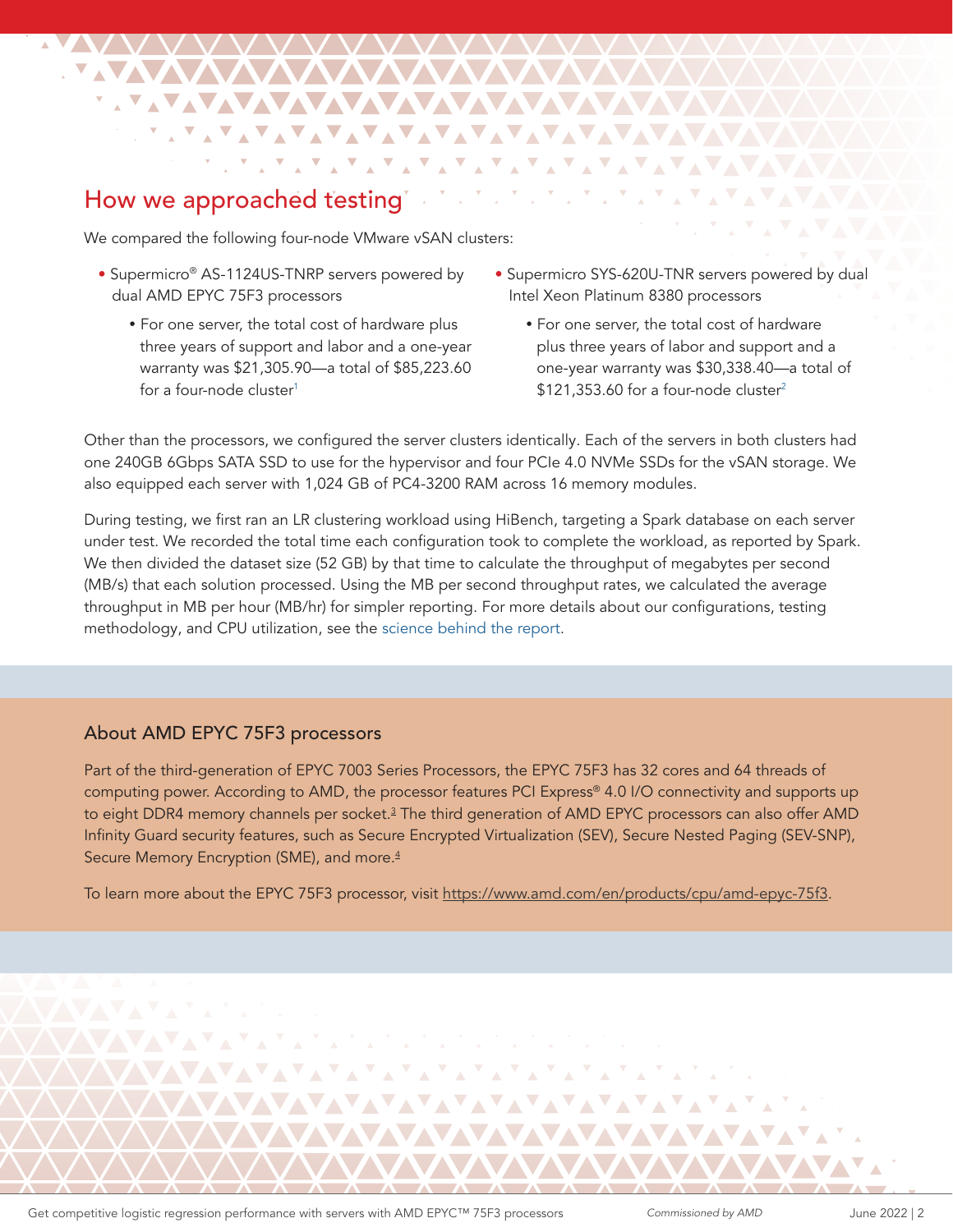# Comparing times to insight

To conduct our data analytics testing, we used a HiBench LR clustering workload. LR is a machine learning algorithm that uses a decision tree to predict a categorical response and sort data into similar groups or clusters. When a solution can complete an LR workload quickly, it can deliver insights fast, empowering decision-makers to act quickly.

The  $3<sup>rd</sup>$  Gen AMD EPYC 75F3 processor-powered cluster completed the workload in 1,676 seconds. This was comparable to the cluster with 3rd Gen Intel Xeon Platinum 8380 processors, which took 1,650 seconds to finish the workload, or 1.5 percent less time (see Figure 1).



Figure 1: Time in seconds to complete the HiBench LR workload on a 52GB dataset. Less time is better. Source: Principled Technologies.

### Real-world benefits for finance

For financial organizations, using Spark to perform data analytics can help pinpoint credit fraud, identify if a customer is in danger of default (default propensity modeling), personalize their marketing, and more.<sup>[5](#page-5-4),[6,](#page-5-5)[7](#page-5-6)</sup> Accomplishing these goals quickly could provide these organizations with enough time to make well-informed decisions, communicate with clients, and keep assets secure.

With the comparable throughput from the AMD EPYC 75F3 processor-based servers we tested, organizations could categorize that data in about the same amount of time as they could with the Intel Xeon Platinum 8380 processor-based servers we tested. But you don't have to work at a financial institution to understand that the 42.9 percent lower cost of the AMD EPYC processor-based cluster and 72.6 percent better performance per dollar can make it a worthwhile investment.

AYAYAYAYAYAYAYAYAYAYAYAYAYA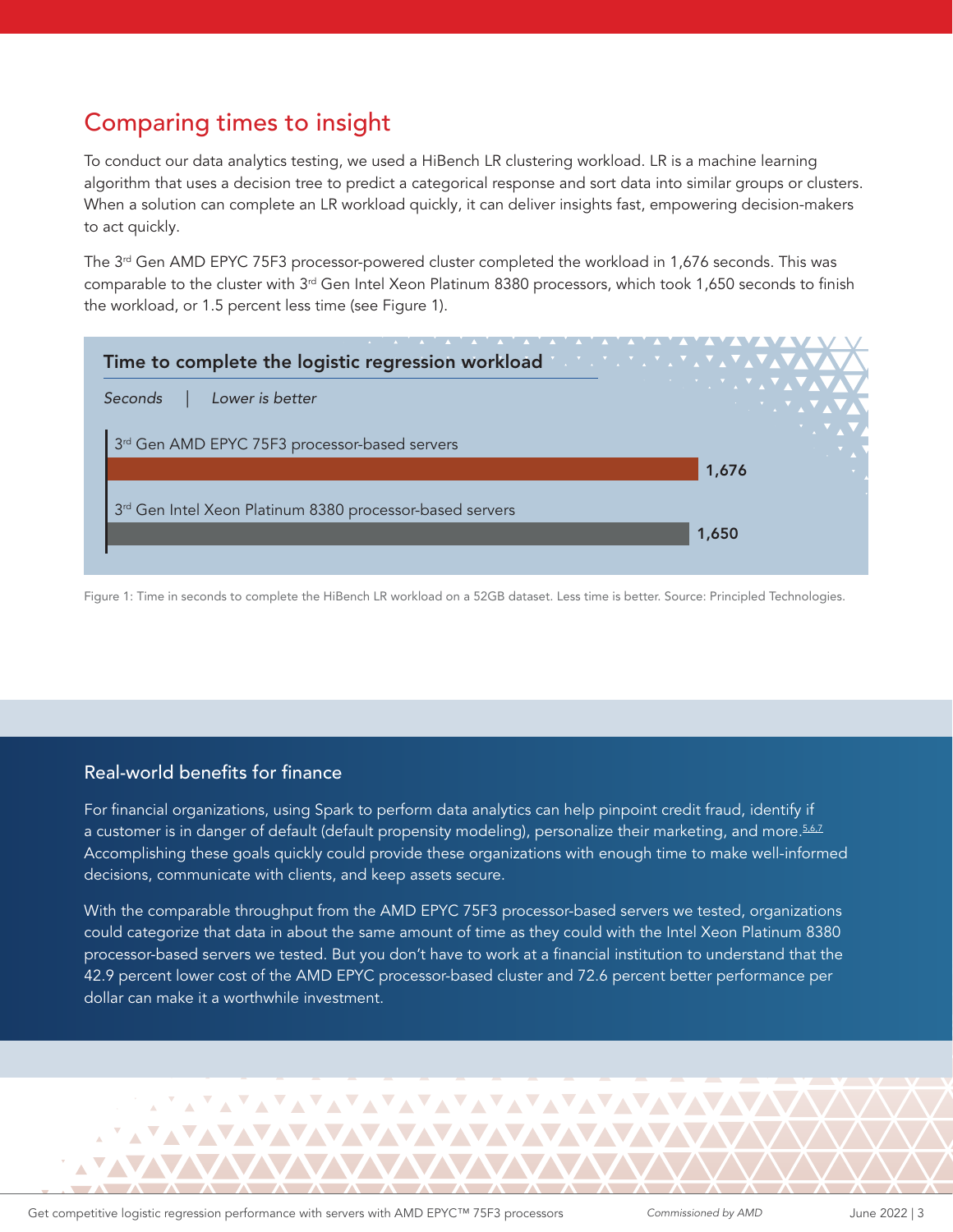# Comparable throughput while processing data

Dividing the size of the dataset (52 GB) by the time each cluster took to finish the LR workload, we arrived at each cluster's throughput (the rate of MB per second each solution processed). The Intel Xeon Platinum 8380 processor-powered cluster handled 32.3 MB per second while the AMD EPYC 75F3 processor-powered cluster handled 31.8 MB per second—meaning that the two clusters delivered comparable throughput, with the Intel Xeon processor-based cluster handling 1.5 percent more data per hour. Both solutions needed less than a halfhour to complete the workload.

We then calculated a MB per hour rate for the purpose of visualizing the throughput data (Figure 2) and for calculating the performance-to-cost ratio. (Note: The MB per second and MB per hour calculations represent the rate of processing the dataset, rather than disk or networking throughput.)

| Average throughput                                       | <u> 1999 - Jan James Alexander III et al. Ingles III et al. Ingles II et al. Ingles II et al. Ingles II et al. I</u> |
|----------------------------------------------------------|----------------------------------------------------------------------------------------------------------------------|
| Higher is better<br>MB/hr                                | <b>ANDREW MARINE AREA MARINE</b><br><b>SALES AND STATE AND STATE</b>                                                 |
| 3rd Gen AMD EPYC 75F3 processor-based servers            |                                                                                                                      |
|                                                          | 114,480                                                                                                              |
| 3rd Gen Intel Xeon Platinum 8380 processor-based servers |                                                                                                                      |
|                                                          | 116,280                                                                                                              |
|                                                          |                                                                                                                      |

Figure 2: Average data processing rate (MB per hour) during the HiBench LR workload. Higher is better. Source: Principled Technologies.

### About VMware vSAN

For organizations looking to reduce the complexity and footprint of their data centers, hyperconverged infrastructure (HCI) can help. As part of their HCI portfolio, VMware offers software-defined storage with vSAN that eliminates the need for bulky, expensive, external arrays and instead brings compute and storage resources together. According to VMware, vSAN is "an enterprise-class storage virtualization software that provides the easiest path to HCI and hybrid cloud."[8](#page-5-7)

To learn more about VMware vSAN, visit <https://www.vmware.com/products/vsan.html>.

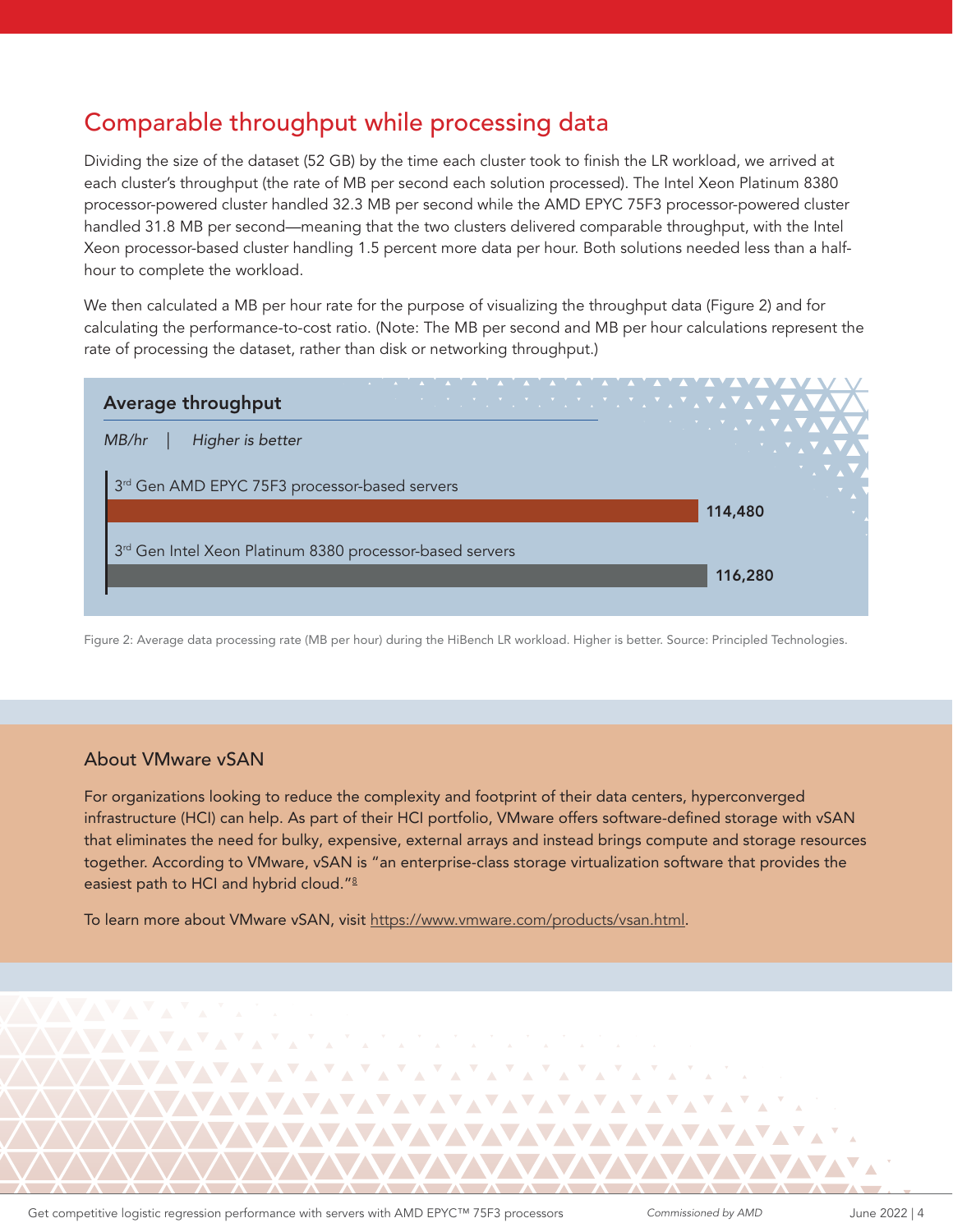# Get better performance per dollar

To arrive at our performance-to-cost ratio, we first determined the list prices of hardware with three years of support for both solutions, which we show on page 2. The costs in Figure 3 include the hardware, three-year support, and VMware software licensing. The AMD EPYC processor-based solution cost 42.9 percent less than the Intel Xeon processor-based solution.

| Cost                                                                 | <u> 2008 - 2008 - 2008 - 2008 - 2008 - 2008 - 2008 - 2008 - 2008 - 2008 - 2008 - 2008 - 2008 - 2008 - 2008 - 200</u> |                                  |
|----------------------------------------------------------------------|----------------------------------------------------------------------------------------------------------------------|----------------------------------|
| Lower is better<br>U.S. dollar                                       |                                                                                                                      | <b>アンプログラスアスマ</b><br>→ 7 → 7 → 7 |
| 3rd Gen AMD EPYC 75F3 processor-based servers                        |                                                                                                                      |                                  |
|                                                                      | \$199,181.68                                                                                                         |                                  |
| 3 <sup>rd</sup> Gen Intel Xeon Platinum 8380 processor-based servers |                                                                                                                      |                                  |
|                                                                      |                                                                                                                      | \$349,269.76                     |
|                                                                      |                                                                                                                      |                                  |

Figure 3: Total cost in USD of the hardware, three-year support, and software for the two solutions we tested. Lower is better. Source: Principled Technologies.

We then divided the processing rate (MB/hr) by the system cost to arrive at a performance-to-cost ratio. The AMD EPYC processor-based solution handled 0.57 MB per hour for each dollar of the list price, while the solution with Intel Xeon processors offered a ratio of 0.33 MB per hour for each dollar (Figure 4). This means that for every dollar an organization spends on hardware, three-year support, and software for the four-node cluster with eight 3<sup>rd</sup> Gen AMD EPYC 75F3 processors, they could get 72.6 percent higher LR application throughput than each dollar spent on the four-node cluster with eight  $3<sup>rd</sup>$  Gen Intel Xeon Platinum 8380 processors.

| MB/hr / U.S. dollar<br>Higher is better                  | ▓▓░▓░▓░▓░▓ <sub></sub> <sub></sub> |
|----------------------------------------------------------|------------------------------------|
|                                                          | <b>AND THE YOU</b>                 |
| 3rd Gen AMD EPYC 75F3 processor-based servers            |                                    |
|                                                          | 0.57                               |
| 3rd Gen Intel Xeon Platinum 8380 processor-based servers |                                    |
| 0.33                                                     |                                    |

AYAYAYAYAYAYAYAYAYAYAY

Figure 4: The MB processed per hour per dollar for both solutions we tested with the LR workload. Higher is better. Source: Principled Technologies.